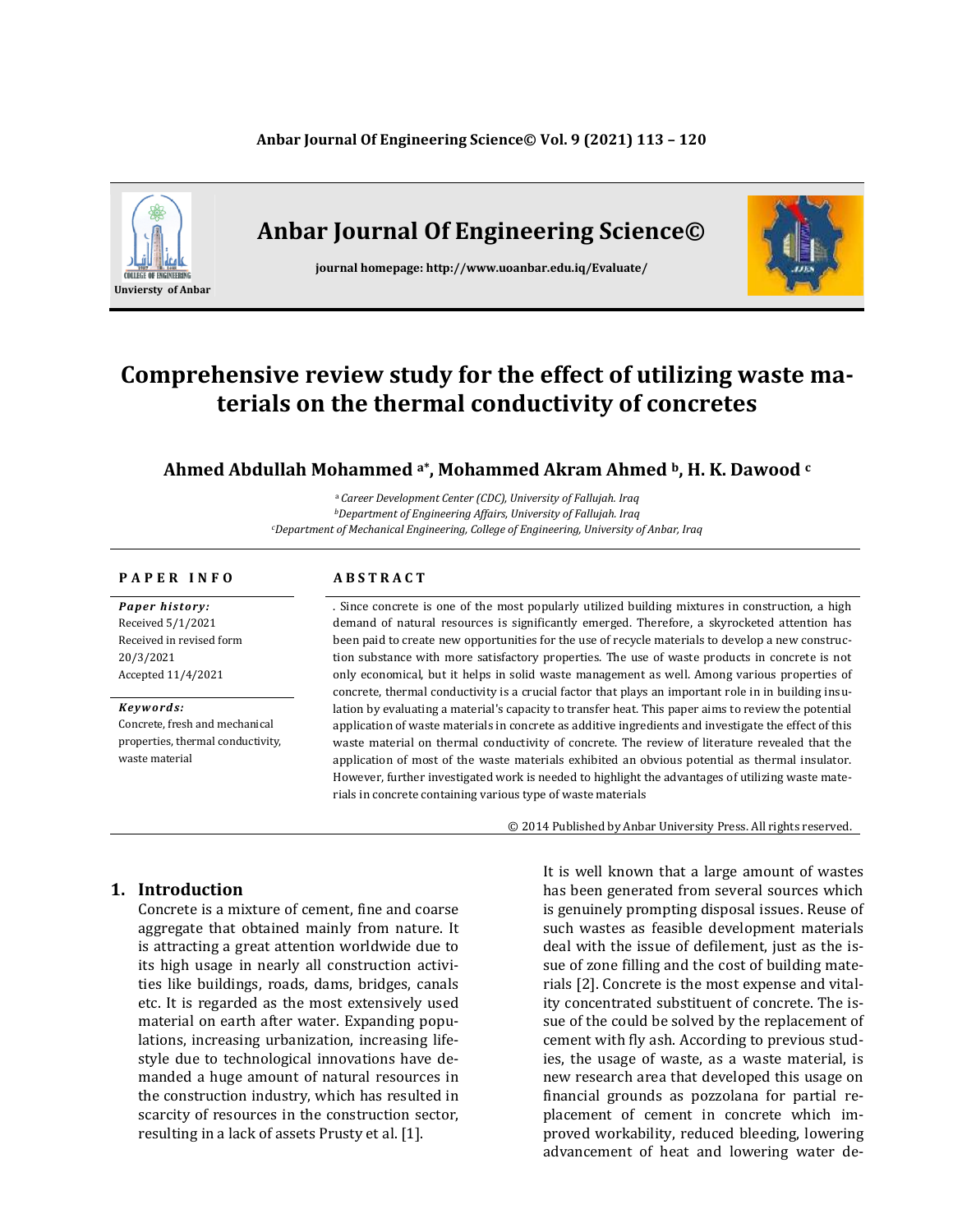mand. The waste reinforcement concrete exhibited preferable mechanical and thermal properties compared to the plain concrete Huang et al. [3].

Since a great many people spend around 90% of their lives inside buildings, vitality protection and thermal comfort in structures are questionable themes. The energy required for building cooling and warming and thermal comfort rely enormously upon the thermo-physical properties of the development materials Asadi et al. .[4]. Concrete is well regarded as a strong substance that is heterogeneous and porous. At normal operating temperatures, the heat transfer in concrete material is primarily by conduction. The spatial dispersion and volume proportion of its elements, for example, complete, water concrete and voids, affect the properties of concrete. The voids within the concrete have a major effect on the concrete's mechanical and thermal properties. Changes in particular concrete properties cause various values in thermal conductivity Chung et al [5].

The use of waste in the cementitious materials to develop new products with enhanced thermal conductivity properties is new area of interest that have been studied by several researchers. Thus, the property requirements for these applications need to be understood to ensure that materials intended for recycling are able to meet relevant specifications, by using available technologies and facilities, at a reasonable cost. The aim of this paper is to review the literature and experimental studies on the effect of using waste materials for thermal conductivity in concrete.

## **2. Concrete thermal conductivity studies**

The study conducted by Shin et al. [6] aimed to investigate the thermos-physical properties of Korean concrete under high temperature conditions. The obtained findings demonstrated that the thermos-physical properties decreased with the increase of temperature. Compared with values at room temperature, the conductivity decreased by 50% at 900 °C. In addition, results showed that the specific heat raised to 500 °C, declined from 700 to 900 °C, and then raised again in temperatures above 900 °C. Figure. 1 (a, b) depicted specific heat at elevated temperature of concrete, and thermal conductivity variation of concrete as a function of temperature respectively.

Khan [7] studied the influence of several moisture contents on the thermal conductivity of mortar and concrete. Based on the findings of this investigation, and by using four different types of rocks at dry and fully saturated states, the relationship between concrete conductivity and aggregate conductivity was successfully developed. It was concluded that the thermal conductivity of rocks raised with the increase of the moisture content. On the other side, it was also found that thermal conductivity of concrete increased with the increase of moisture content. The pattern of the increase was more significant from the dry to 50% degree of saturation state.







Kodur and Sultan [8] represented a useful finding which aimed to study the thermal properties of plain high-strength concrete (HSC) and steel fiber-reinforced HSC that was produced with siliceous and carbonate aggregate. The results were clearly indicated that the aggregate form has a great influence on the thermal properties of concrete under high temperatures. However, the thermal performance of steel fiber reinforced HSC was similar to that showed by the plain HSC. According to the findings of this study, the authors suggested the thermal characteristics relationships to be beneficial input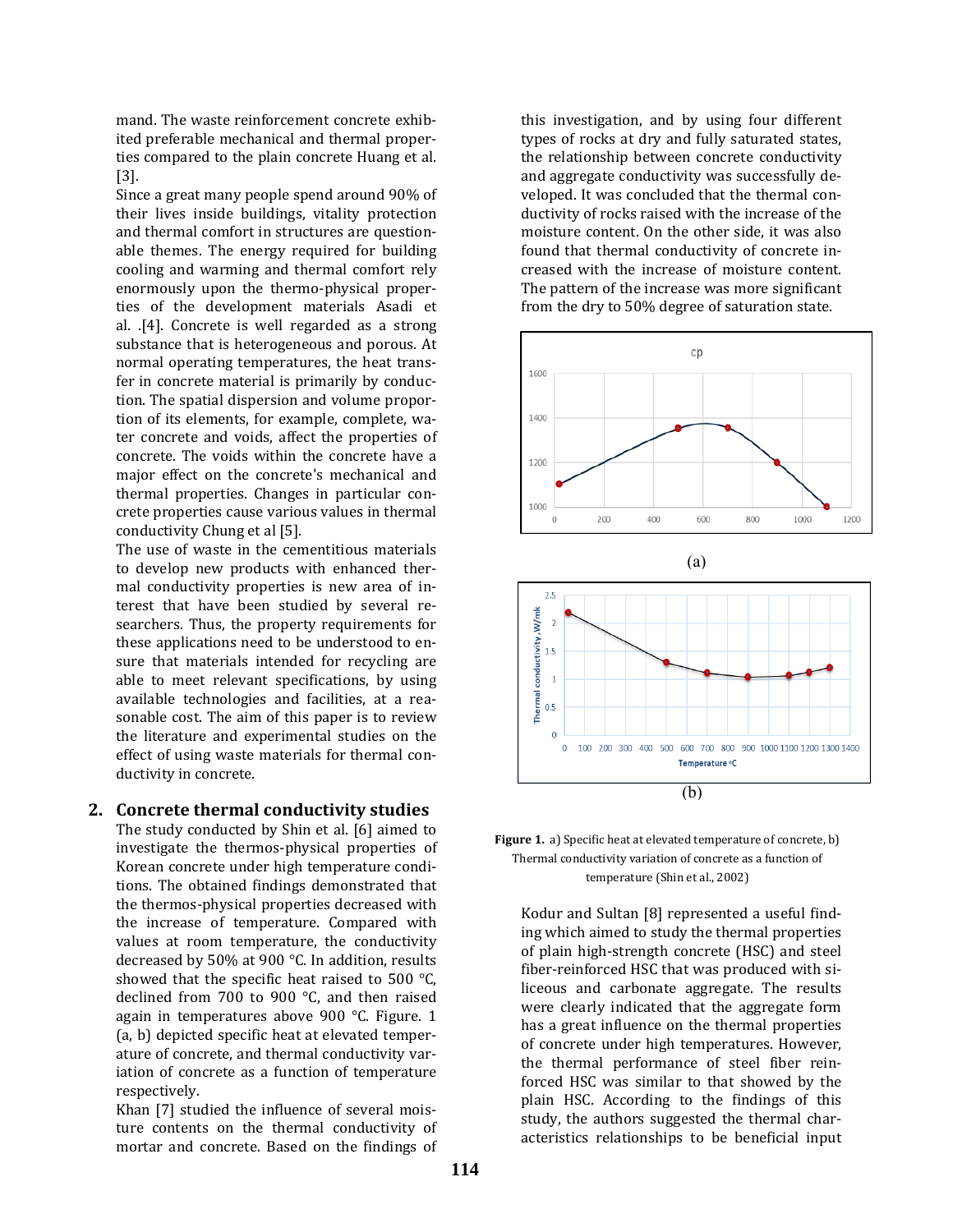data for the imitation the behavior of fireexposed concrete structures.

In the study done by Wang and Tan [9], The objective of the authors was to measure the equivalent concrete thickness according to the particular geometric arrangement of concreteencase steel I-sections using a design concept named the residual area process. They selected the EC 3 provisions to characterize the temperature field along the steel profile using a 1D heat transfer model. The methodology proposed applied for concrete I-sections exposed to external and parametric hydrocarbon fire curves. The results demonstrated that the remaining area approach is inherent, however not in heating conditions, to the geometrical arrangements (cross sections) of refined concrete I sections.

Demirboğa et al.[10] designed an experimental work to investigate the impact of high-volume class C fly ash, and blast furnace slag on the thermal conductivity and several mechanical properties of concrete. The finding obtained indicated that the thermal conductivity and compressive strength decreased with the increase of high-volume class C fly ash and blast furnace slag (Figure 2). Meanwhile, it was clearly shown that this depletion in compressive strength reduced with expanding the curing period



 **Figure 2**. Relationship between mineral admixture and thermal conductivity (Demirboğa et al., 2007).

The undertaken study performed by Dweik et al [11]. highlighted the advantageous effect of the incorporation of ground melamineformaldehyde in concrete. The results revealed that the thermal properties of concrete were grew along with the growth of ground melamine-formaldehyde from 0% to 60%. Unlike control specimens without ground melamineformaldehyde, the 60% ground melamineformaldehyde concrete mixes recorded a decline of up to 30% of temperature.

Zhang and Wachenfeldt [12] studied the of thermal transfer behavior and storage capacities of the air cavity concrete walls using finite element analysis which were done by applying COMSOL program. This study highlighted how the impact of concrete walls can be observed in single-layer and two-layer single-dimensional designs with similar thermal conductivity and mass density in building energy simulation with air cavities. The results revealed that one-layer model can be used to measure the heat storage potential by using an inflated mass density of the same magnitude as two times the mass density.

Vasilache et al. [13] aimed to suggest new constructive solutions for buildings thermal insulation which contributing likewise to protecting the environment and cost savings. For this aim, the authors used bulk materials including sawdust, hacked paper, crumbled expanded polystyrene, PVC recipients. Based on the results, these bulk materials exhibited a beneficial effect in lowering the thermal conductivity. Hence, it was concluded that these materials can be recommended as new affordable thermal insulation for buildings.

Topçu and Uygunoğlu [14] was one of the few studies that investigated the correlation between the aggregate type, and the physical and mechanical properties of hardened self- consolidating concrete which mixed with lightweight aggregate. The pumice, normal lime- stone, and volcanic tuff and diatomite were the three types that used in the experimental work. In general, the results clearly indicated that selfconsolidating lightweight concrete with lightweight aggregates have lower mechanical and physical characteristics at a lower unit weight except for thermal properties where the selfconsolidating lightweight concrete has higher thermal conductivity coefficient.

The paper reported by Lorente et al. [15] discussed the influence of sulfate ions on the properties of concrete. The study was according to the comparison of results of natural diffusion with the results of migration. At the point when combined with an electromagnetic method, magnesium sulfate prompts critical mechanical quality misfortunes following a 6-month test, while common dispersion attacks lead to a lot littler misfortune. In brucite formation kinetics, a potential clarification may be found. Additionally, it was indicated that utilizing an electrical field to improve the sulfate attack brings about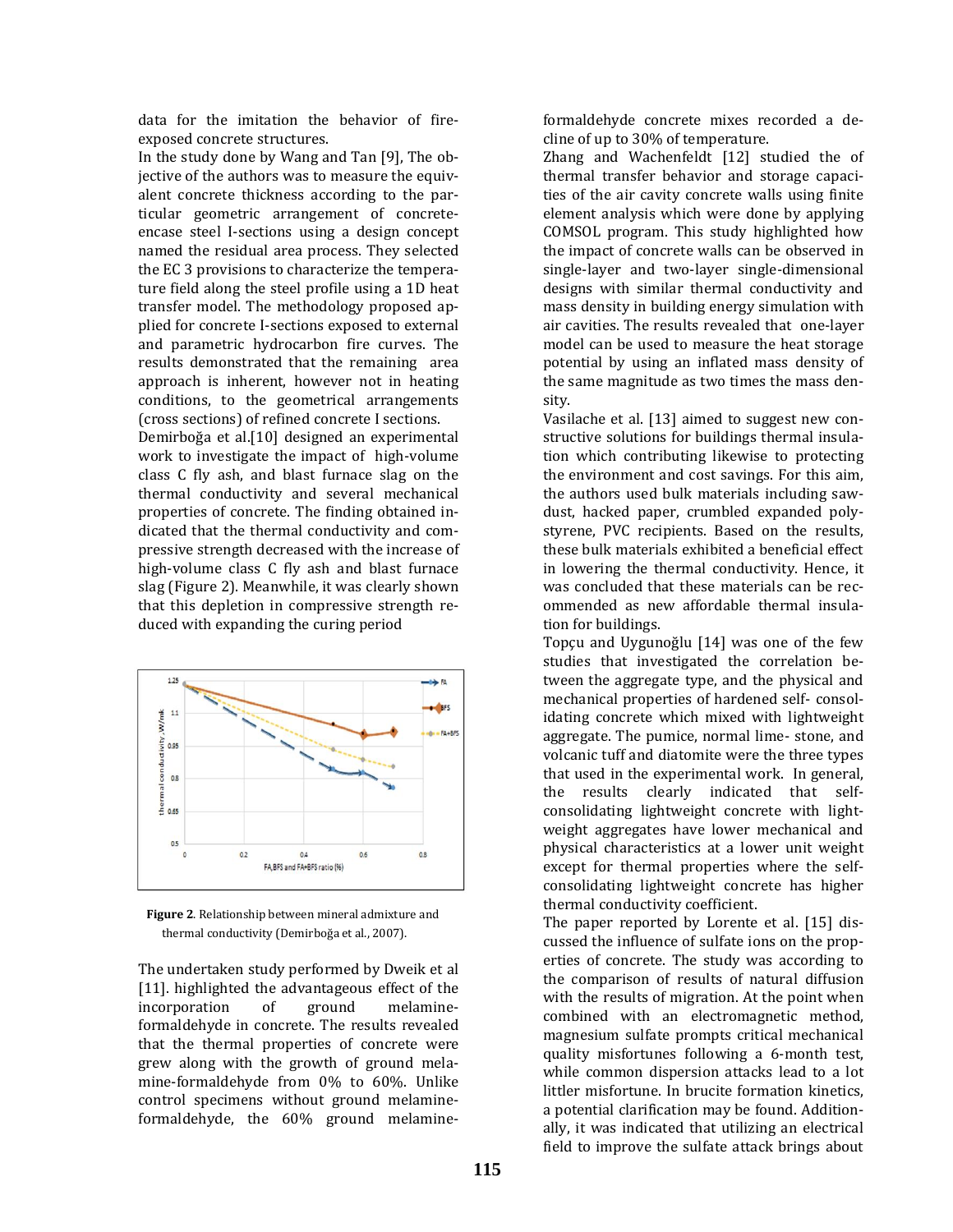a significant decrease in the time necessary to reduce the mechanical performance.

Othuman and Wang [16] performed a study in order to quantify the thermal properties of lightweight foamed concrete (LFC) under elevated temperatures. The work design was based on two approached in which the analytical solution and direct estimation utilizing the hot guarded plate test method were performed. In the analytical approach, it was concluded that the thermal conductivity of LFC is a function of its porosity and pore size which was due the consideration of LFC as a two-phase material with solid cement and air pores. Results of hot guarded plate test were in line with analytical prediction results. Further validation was conducted using specific heat tests in an electric furnace on LFC slabs. Furthermore, this study represents a demonstrative investigation of fire resistance of LFC which offers a plausible surrogate to gypsum as the development material for partition walls.

Corinaldesi et al.[17] detected the impact of using scraps that came from polyurethane waste particles (PU) and sole rubber (SR) on the properties of a lightened building material including thermal conductivity. The experimental work was carried out by using three ratios (0, 10, and 30%) of SR or PU as alternatives of quartz sand. The results showed that the expansion of SR diminished the material unit weight and also the thermal conductivity of the material. By the same token, mixtures with 30% by volume PU exhibited notable reduction in the unit weight and thermal conductivity of the material. The thermal insulating impact of PU demonstrates an interesting potential for future improvements. However, limestone powder lead to higher thermal conductivity and even higher mechanical properties.

Tumadhir[18] studied the possibility of use chopped basalt fiber to improve the mechanical properties of glass aggregate concrete using a combined method of statistical analysis and tests. It was found that using basalt fiber improved all mixes with the presence of an optimal fiber content in each ratio of glass which gave more strength. 20% of glass was found to be the optimal ratio that exhibited a significant enhancement the compressive and the splitting tensile strength.

Turgut and Gumuscu[19] analyzed the possibility of producing artificial limestone brick using different ratios of sawdust waste (WSW) and limestone powder waste (LPW). A notable reduction of 38.9% was observed in the thermal conductivity at 30% WSW replacement compared to the control mix. On the other hand, the results revealed a potent relationship between the thermal conductivity, ultrasonic pulse velocity, and unit weight values of the specimens. This study presented WSW-LPW combinations as a potential byproduct that can be utilized in the production of a new lighter brick with improved thermo-elastic properties.

Tian et al. [20] presented the core temperature layer concept for the analysis of the thermal dynamic response behavior of the concrete radiant cooling sheet. Three sub-processes divide the process of thermal transfer process into the concrete slab, in addition to three models for thermal transfer which were developed by the reaction coefficients method. Moreover, Twodimensional unstable heat transfer model of concrete cooling plate is eventually created. The findings obtained from this study indicated that the inconstant thermal transfer model showed better ability to describe the two-dimensional dynamic heat transfer process. On the other hand, results also revealed that the six different unsteady conditions exhibited relative error between calculation and experimental of 7%, while the four different steady conditions showed relative error of 1.5% between the calculation and experimental and less than 2% when compared the results with the referenced data.

Khamidi et al. [21] aimed to investigate the impact of silica aerogel on the thermal conductivity of cement paste used in the construction of concrete buildings. The experimental work carried out using free water ordinary portland cement mixed with different ratios of silica aerogel and subjected to several tests at 3, 7, and 28 days of curing. The sample mix contained 20 ml of silica aerogel recorded the lowest thermal conductivity with a value of 0.076 W/mK, which represents a reduction of 93.58% compared to the control mix. Therefore, silica aerogel suggested as beneficial cement paste filler which significantly enhance the thermal conductivity.

Price et al. [22]discussed the effect of replacing ordinary portland cement with Corncob Ash cement on the mechanical properties and the thermal conductivity. It was observed that Corncob Ash improved the mechanical properties of the mixtures. In addition, 10% Corncob Ash replacement found to be effective on reducing the thermal conductivity of the tested mixtures. Thus, Corncob Ash cement may be useful material that can enhance the insulation characteristics of the construction material.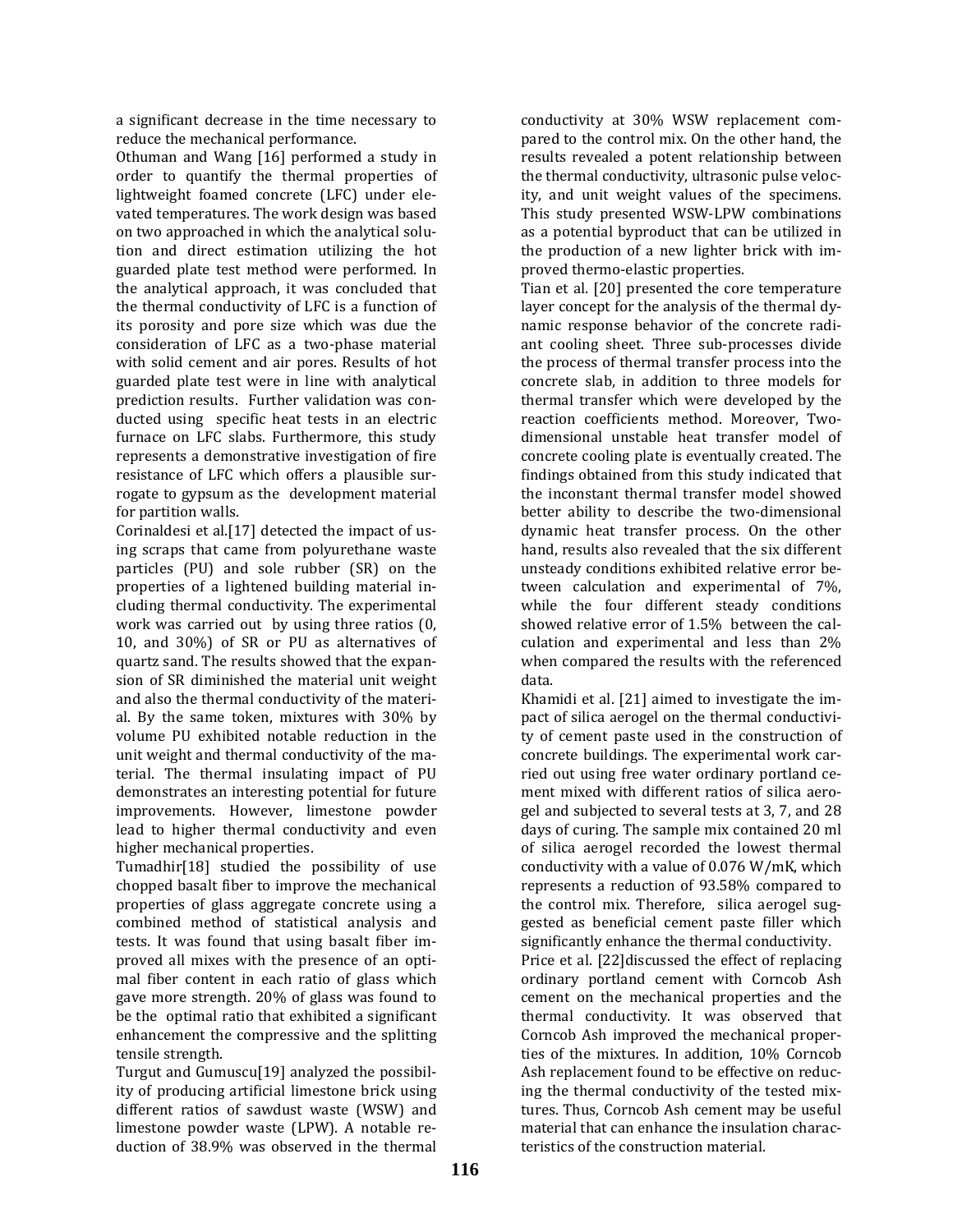Su et al. [23] discussed the thermal transfer and cooling features of the concrete ceiling radiant cold panel. By using the finite difference method, two-dimension mathematical models for steady state heat transfer were created. Numerically simulated heat transfer in the concrete panel. Indoor and concrete panel surface temperatures have been collected. The large thermal inertia in the concrete panel was the factor behind the slowly drop of panel and indoor air temperatures, nonetheless, it lowered the adverse impact of the water supply temperature.

Real et al. [24] designed an experiment to investigate the thermal conductivity of structural lightweight aggregate concrete which fabricated with various types of aggregate, binder, and different ratios of w/b. The thermal conductivity observed to be reduced with the increase of the w/b ratio or the volume and porosity of lightweight aggregate from one side, and with the reduction of the density, the sand portion or the water content of the concrete from another side. Moreover, thermal conductivity drops by approximately 0·6% in the samples with 1% increment in the LWA porosity. Eventually, a high exponentially correlation was noticed between the thermal conductivity and concrete density.

Benosman et al.[25] discussed in their research the influence of replacing cement with polyethylene terephthalate waste in cementitious matrix. The experimental research indicated that incorporation of polyethylene terephthalate particles decreased the ultrasonic pulse value and also improved the thermal conductivity and composite sportiveness. The decrease in the sorptivity of the composites value is therefore considered optimal for the durability of the mixes structures. The obtained polyethylene terephthalate -mortar composite materials tend to be low cost composites, helping to address some of the solid waste problems besides energy conservation.

Asadi et al.[4] reviewed the commonly used methods for calculating concrete thermal conductivity. Moreover, different factors that influencing the thermal conductivity of concrete were surveyed in the paper as well. The study disclosed that factors including, sort of aggregate, moisture content, sort of cementitious material, temperature, and density of concrete are thermal conductivity affecting components. It was found that transient methods are the mostly adopted methods by researches to define the k-value of cement-based materials. Moreover, kvalue was found to be more prominent than

that reported in dry conditions and showed a decreasing trend with temperatures elevating. Aciu et al. [26] suggested to recycle plastic waste materials as an attempt to find proper solution to the major issues in the management of plastic waste. Results clearly showed that the thermal conductivity of mortar containing PVC recorded a reduction of an approximately 65% than the control formula. These encouraging findings motivated the use of PVC as a plaster mortar to enhance the physical-mechanical properties of construction materials, however, it is not advised to be used on inner surfaces as a result of its reaction to an open fire.

Balto et al. [27] evaluated the use of waste materials comprising eggshell (ES), fly ash (FA) and expanded polystyrene (EPS) with different ratios as complements for sand to fitting the thermal insulating properties of composite concrete mortar and their properties compared with normal cement mortar (NCM). The customized mortar with EPS and ES mixed with 25% volume sand replacement offers a substantial decrease of 40% and 16%, respectively in thermal conductivity with no any changes in its workability. While the FA-modified mortar was able to provide 17% higher compressive strength compared to NCM.

Leyton-Vergara et al. (2019)[28] clarified the effect of the granulometry of expanded perlite on the thermal conductivity and few selected mechanical properties of lightweight mortars. In this study, three initial gradations of perlite were acquired and three pairs of twin test mortars with these gradations were tested. The results demonstrated that pure granulometry manipulation can have a considerable and very positive effect on the properties of the mix., including thermal conductivity and water absorption. Figure 3 showing the effect compressive strength, water absorption on thermal conductivity.

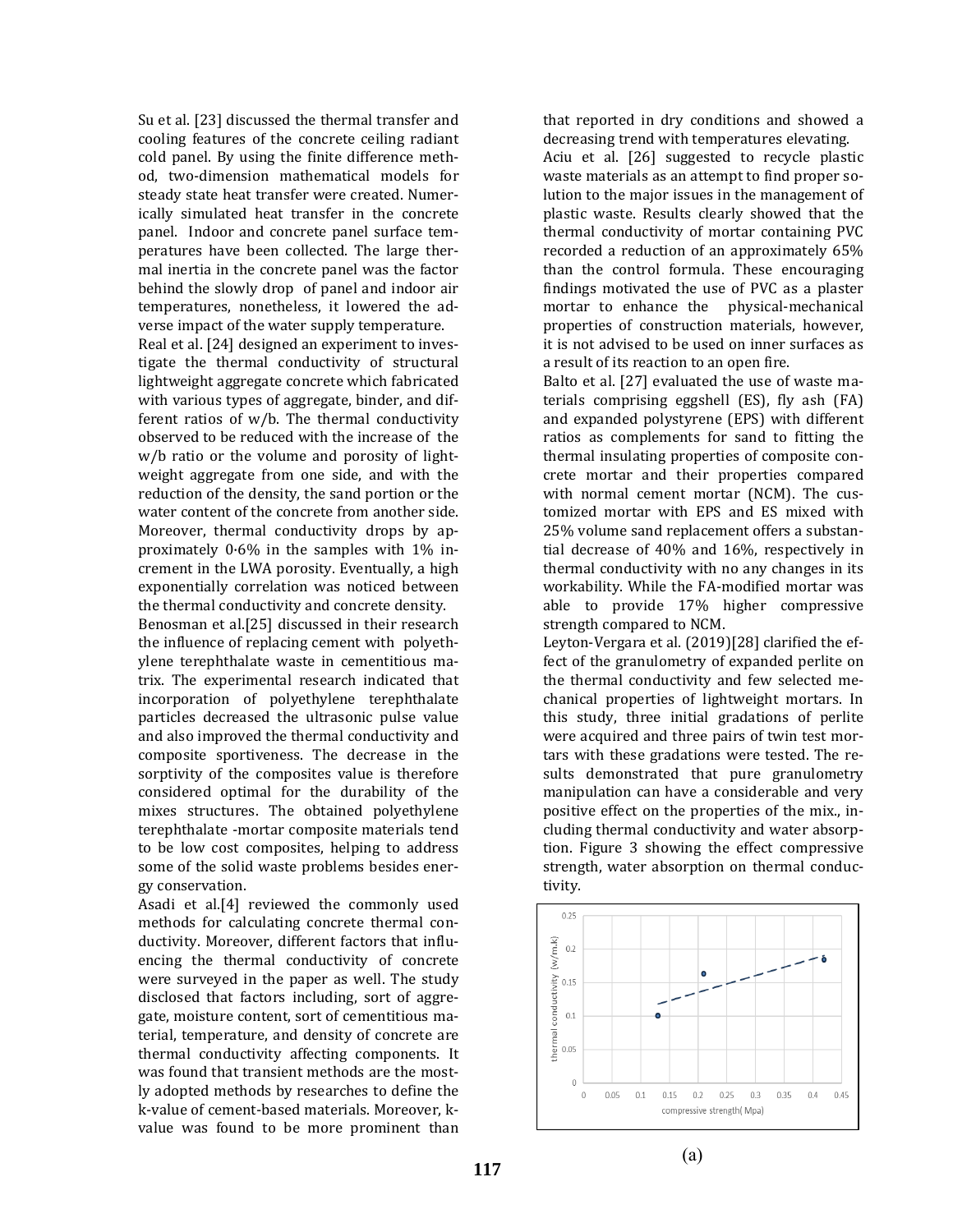

(b)



Contrafatto et al. [29] focused in this study on the evaluation of the mechanical, physical and thermal characteristics of lightweight insulating mortar reinforced by recycled Etna volcanic aggregates. According to the computational homogenization method at the mesoscale, the thermal properties of the mixture components influence the compound's resulting thermal conductivity. Moreover, it was stated that the mixtures ideal for lightweight and heat mortier are associated with mechanical and physical properties of composites such as thermal conductivity which were often within the range 0.154-0.266 W/mK.

Khalil and Mahdi [30] studied the impact of waste materials (irregular mix of plastic) on concrete characteristics and behavior. Three different ratios of coarse plastic aggregate (15, 25 and 45 %) were applied as substitutes to coarse natural aggregate by volume. The findings acquired recorded reduction in the compressive strength with slight rise in the workability. In addition, it was noticed that as the plastic waste aggregate increase, the dry density value of the concrete exhibited a notable decrease. However, a noteworthy enhancement was observed in the thermal conductivity of the mixtures containing plastic coarse aggregate compared to the plain mix. Eventually, it was assumed that concrete with 45% of plastic waste aggregate by volume was selected as structural lightweight concrete.

Rizvi et al.[31] used neural networks method to compute the effective thermal conductivity of two sands of different moisture content. The model anticipated experimental data was in line for the pure quartz sand, however, for quartzfeldspar the model over predicts the efficient thermal conductivity. The procedure was generally applicable for large geomaterials to effectively identify the parameters.

AlArab et al.[32] investigated the pozzolanic activity and thermal properties of concrete through assessment of synergistic action between ceramic waste powder (CWP) and blast furnace slag (BFS). In this study the testes and physicochemical characterizations were conducted using mixtures samples that produced either by incorporating separately 20% CWP, and 40% BFS, or a mix of 20% CWP and 30% BFS. Images of the electron microscopy scanning indicated that calcium hydroxide crystals are especially prominent in paste made only from cement, whereas for pastes containing CWP and BFS additions, these crystals have been reduced considerably. Frattini and strength activity index measurements validated these findings and indicating synergistic reactions that improved pozzolan reactions and contributed to higher calcium silicate hydrates.

Halim et al. [33] aimed to clarify the behavior of thermal properties in cement by adding polyethylene terephthalate waste to a concrete mixture. In total, four concrete mixes including 0%, 5%, 15% and 25% of polyethylene terephthalate were subjected to series of experimental analysis in order to calculate the thermal conductivity parameters of concrete blocks. The results were clearly highlighted the improvement of the mixes mechanical characteristics and the thermal performance which decrease heat gain and deliver better thermal insulation than the common a concrete mixture.

Cantero et al.[34] in their novel study they explored the thermal performance of concrete produced with cement replacements of 10 W/25% or 25 W/4% of ground recycled concrete (GRC) and of 25 W/50% or 50 W/60% mixed recycled aggregated aggregates (MRA) generated from construction and demolition waste. The thermal conductivity and several physic-mechanical characteristics of the concrete were measured using specific experimental software. The results revealed that 10% and 25% GRC in combination with 50% MRA decreased thermal conductivity from 7.9% to 11.8% and improved real thermal capacities by 6.0% to 9.1% compared to results showed by normal aggregate. In addition, the findings additionally support the claim that these new recycled concrete aggregate mixtures are more energy-intensive building materials than traditional concrete.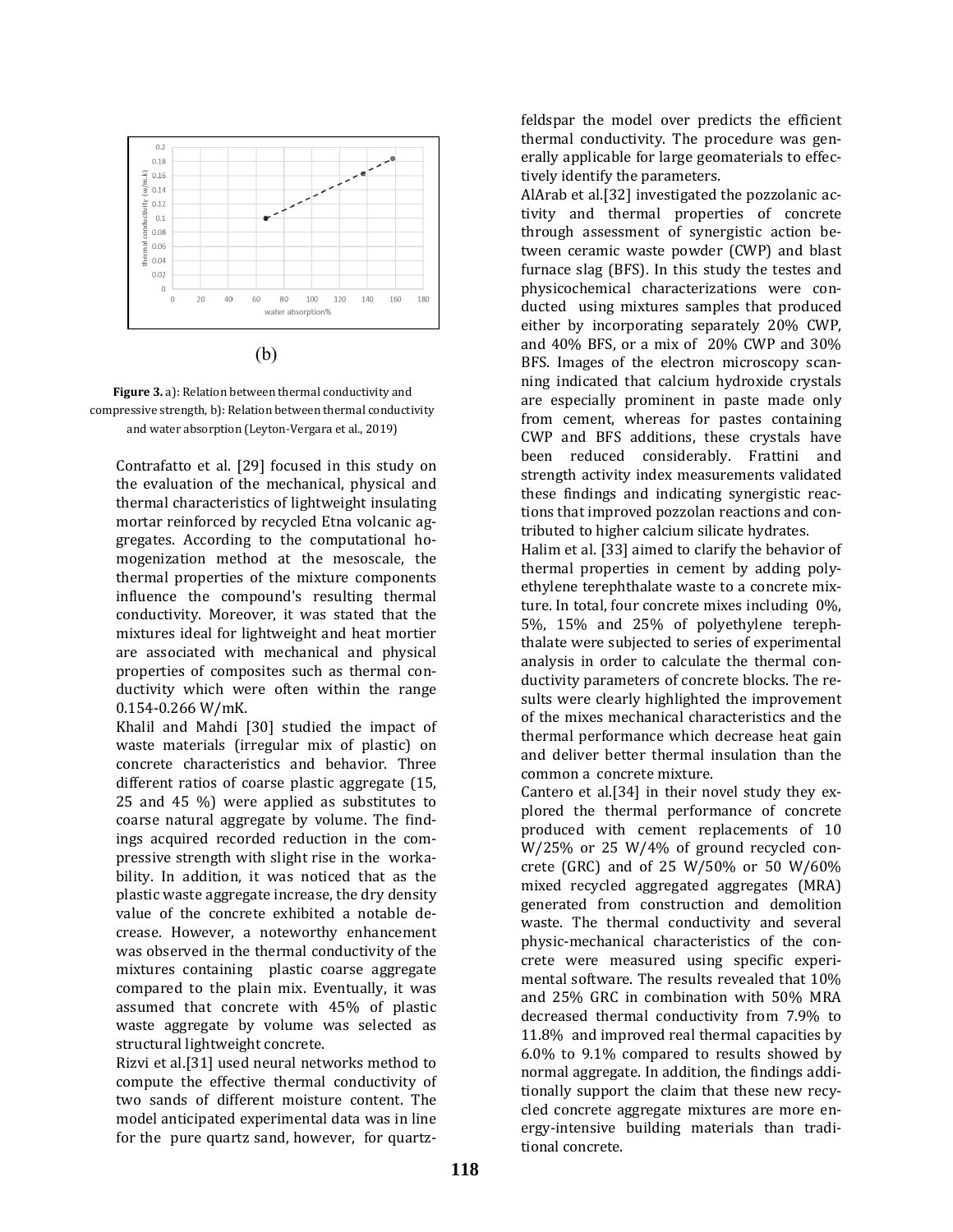### **3. Conclusion**

This review paper assessed the impact of utilizing several waste materials on the warm conductivity of concrete. The literature references cited in this paper showed that the waste materials utilized in all the experimental work exhibited significant effect in enhancing the thermal conductivity of concrete. Consequently, they were suggested as good thermal insulates. In most of the studies, the mixtures used showed a notable improvement in the mechanical properties as well. Furthermore, the modest expense of the waste materials utilized will motivate their incessant use. Based on all what mentioned above, further studies are needed to investigate the optimum use of these waste materials and also to increase their application in construction.

## **References:**

[1] Prusty, J. K., Patro, S. K., & Basarkar, S. S. (2016). Concrete using agro-waste as fine aggregate for sustainable built environment–A review. International Journal of Sustainable Built Environment, 5(2), 312- 333.

[2] Madurwar, M. V., Ralegaonkar, R. V., & Mandavgane, S. A. (2013). Application of agro-waste for sustainable construction materials: A review. construction and Building materials, 38, 872-878.

[3] Huang, Y., Bird, R. N., & Heidrich, O. (2007). A review of the use of recycled solid waste materials in asphalt pavements. Resources, conservation and recycling, 52(1), 58-73.

[4] Asadi, I., Shafigh, P., Hassan, Z. F. B. A., & Mahyuddin, N. B. (2018). Thermal conductivity of concrete–A review. Journal of Building Engineering, 20, 81–93.

[5] Chung, S. Y., Han, T. S., Kim, S. Y., Kim, J. H. J., Youm, K. S., & Lim, J. H. (2016). Evaluation of effect of glass beads on thermal conductivity of insulating concrete using micro CT images and probability functions. Cement and Concrete Composites, 65, 150-162.

[6] Shin, K.-Y., Kim, S.-B., Kim, J.-H., Chung, M., & Jung, P.-S. (2002). Thermo-physical properties and transient heat transfer of concrete at elevated temperatures. Nuclear Engineering and Design, 212(1– 3), 233–241.

[7] Khan, M. I. (2002). Factors affecting the thermal properties of concrete and applicability of its prediction models. Building and Environment, 37(6), 607– 614.

[8] Kodur, V. K. R., & Sultan, M. A. (2003). Effect of temperature on thermal properties of high-strength concrete. Journal of Materials in Civil Engineering, 15(2), 101–107.

[9] Wang, Z.-H., & Tan, K. H. (2006). Residual area method for heat transfer analysis of concreteencased I-sections in fire. Engineering Structures, 28(3), 411–422.

[10] Demirboğa, R., Türkmen, İ., & Karakoç, M. B. (2007). Thermo-mechanical properties of concrete containing high-volume mineral admixtures. Building and Environment, 42(1), 349–354.

[11] Dweik, H. S., Ziara, M. M., & Hadidoun, M. S. (2008). Enhancing concrete strength and thermal insulation using thermoset plastic waste. International Journal of Polymeric Materials, 57(7), 635– 656.

[12] Zhang, Z. L., & Wachenfeldt, B. J. (2009). Numerical study on the heat storing capacity of concrete walls with air cavities. Energy and Buildings, 41(7), 769–773.

[13] Vasilache, M., Pruteanu, M., & Avram, C. (2010). Use of waste materials for thermal insulation in buildings. Environmental Engineering and Management Journal, 9(9), 1275–1280.

[14] Topçu, İ. B., & Uygunoğlu, T. (2010). Effect of aggregate type on properties of hardened selfconsolidating lightweight concrete (SCLC). Construction and Building Materials, 24(7), 1286–1295.

[15] Lorente, S., Yssorche-Cubaynes, M.-P., & Auger, J. (2011). Sulfate transfer through concrete: Migration and diffusion results. Cement and Concrete Composites, 33(7), 735–741.

[16] Othuman, M. A., & Wang, Y. C. (2011). Elevatedtemperature thermal properties of lightweight foamed concrete. Construction and Building Materials, 25(2), 705–716.

[17] Corinaldesi, V., Mazzoli, A., & Moriconi, G. (2011). Mechanical and physical properties of cement mortars containing plastic waste particles. Journal of Materials and Design, 32, 1646–1650.